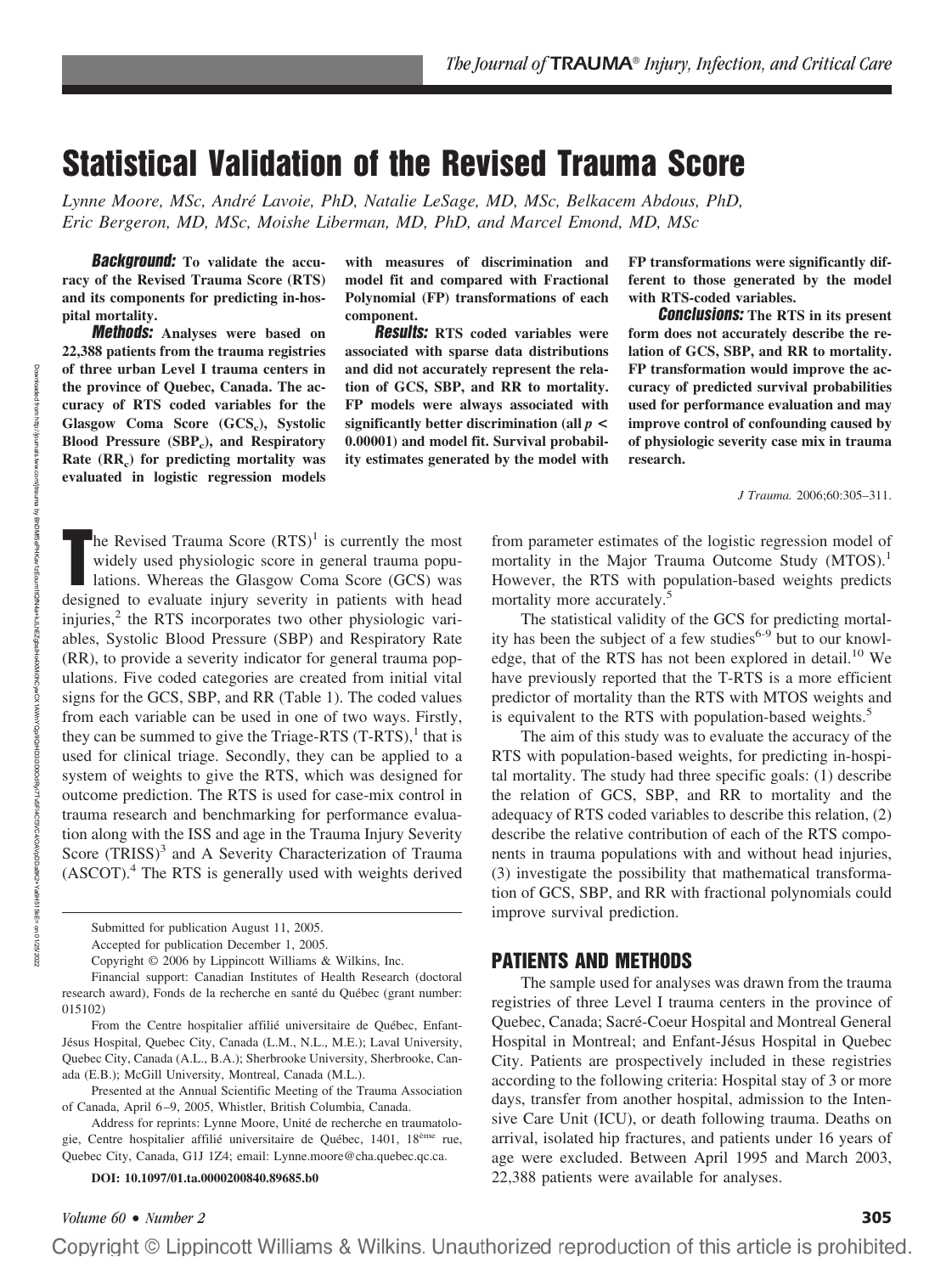| <b>Table 1 Revised Trauma Score</b> |            |           |             |  |  |  |
|-------------------------------------|------------|-----------|-------------|--|--|--|
| GCS                                 | <b>SBP</b> | <b>RR</b> | Coded Value |  |  |  |
| $13 - 15$                           | >89        | $10 - 29$ |             |  |  |  |
| $9 - 12$                            | 76-89      | >29       | 3           |  |  |  |
| $6 - 8$                             | $50 - 75$  | $6 - 9$   | 2           |  |  |  |
| $4 - 5$                             | $1 - 49$   | $1 - 5$   |             |  |  |  |
| 3                                   |            |           |             |  |  |  |

GCS, Glasgow Coma Score; SBP, Systolic Blood Pressure; RR, Respiratory Rate.

The first GCS, SBP, and RR obtained on arrival at the emergency department of the treating hospital were used for analyses. Nearly 40% of GCS were missing. According to emergency physicians, trauma surgeons, and archivists working on the registry, the most common cause of missing scores was the fact that the GCS was not recorded for patients with evident minor extra cranial trauma and normal consciousness. Prehospital interventions are not performed in the province of Quebec. However, missing GCS were also present in patients who were intubated or sedated before transfer from another hospital. Patients with missing GCS had lower mortality (4% vs. 10%), were older (41% vs.  $23\% > 65$  years of age), had lower injury severity (8% vs. 50% with ISS  $>$ 15), and were less likely to have a head injury (10% vs. 58%) than those with GCS recorded.

SBP was missing in 341 (1.6%) patients. Patients with missing SBP had much higher mortality (40% vs. 7%), were younger (20% vs.  $30\% > 65$  years of age), and had higher injury severity (7% vs. 1% with ISS  $>$  50) than those with SBP recorded. RR was missing for 1,248 (5.6%) patients. Patients with missing RR had much higher mortality (27% vs. 6%), were slightly younger (25% vs.  $30\% > 65$  years of age), and had higher injury severity (5% vs.  $1\%$  with ISS  $>$ 50) than those with RR recorded. Although patients with missing SBP or RR represent a small proportion of the population (5.8% of patients with either value missing), they account for 22% of all deaths.

We decided to impute missing data to provide results representative of all observations in our database. Missing GCS, SBP, and RR values were imputed using Multiple Imputation<sup>11</sup> with SAS software.<sup>12</sup> This method and the results of a simulation study using the study population are explained in detail in a previous publication.<sup>13</sup> Briefly, an imputation model was constructed using all registry variables related to either the GCS/SBP/RR or the fact that they were missing. The Markov Chain Monte Carlo method with a single chain was used to impute five possible values, as recommended by Rubin,<sup>11</sup> for each missing GCS/SBP/RR. Further simulations were conducted on the study population to verify the reliability of our multiple imputation model for imputing the missing GCS, TAS, and RR of three different trauma centers simultaneously. To account for heterogeneity between centers, a set of indicator variables representing trauma center was added to the imputation model as sug-

gested by Little.<sup>11</sup> The results of simulations where missing GCS, TAS, and RR were imposed and then imputed with multiple imputation were encouraging. Logistic regression coefficients in a model predicting mortality were all within one SD of coefficients generated by the real data set.

To evaluate the ability of RTS categories to describe the relation between each component and mortality, observed and predicted mortality were compared graphically for each component. Observed mortality and 95% Confidence Intervals (CI) were calculated for each value of the GCS and for SBP and RR. SBP and RR were both represented by 18 intervals. Cut-points were assigned with the goal of creating as many intervals as possible while conserving sufficiently large sample sizes and respecting existing RTS categories. Predicted mortality was estimated from logistic regression models of  $GCS_c$ ,  $SBP_c$ , and  $RR_c$ , where subscript "c" indicates that coded categories were used, and from FP transformations of the continuous variables GCS, SBP, and RR.

Logistic regression was used to evaluate the predictive performance of the RTS and each of its components. The following four models were fit: (1)  $GCS_c$ , (2)  $SBP_c$ , (3)  $RR_c$ , (4)  $GCS_c + SBP_c + RR_c$ . The same four models were then repeated with fractional polynomial transformations. Introduced by Royston and Altman in  $1994$ ,<sup>14</sup> fractional polynomials (FP) are a very simple yet flexible way of modeling nonlinear relationships. Instead of limiting the model to the traditional quadratic and cubic polynomial powers, a wider range of powers is used. Royston suggests that the following group of powers gives all the flexibility needed:  $-2$ ,  $-1$ ,  $-0.5$ , 0, 0.5, 1, 2, and 3, where 0 represents the logarithm. Models can be first degree (with only one polynomial term) or can include more terms. According to Royston, no more than two terms (second degree model) should be needed. The optimal FP transformation is chosen according to the model with the smallest deviance.

Model performance was evaluated with discrimination and model fit statistics. Discrimination is the ability of a model to correctly classify deaths and survivors and was measured by the area under the Receiver Operating Characteristic curve (AUC). An AUC close to 1 indicates perfect discrimination. AUC were compared using the completely non-parametric method of Delong et al.<sup>15</sup> Model fit was evaluated with Akaike's Information Criterion (AIC). The AIC is a measure of deviance where a low value indicates less deviance from the saturated model and therefore better fit. Logistic regression analysis was performed on the whole population and then within the sub-populations of patients with no head injury and at least one head injury.

Under the hypothesis that the predictive superiority of the FP model over the RTS model would be demonstrated with discrimination and model fit statistics, we also wanted to show that the use of the FP model made a real difference on a practical level. Survival probability estimates from the population-based RTS model were compared with those from the FP model. Estimates generated by each model were di-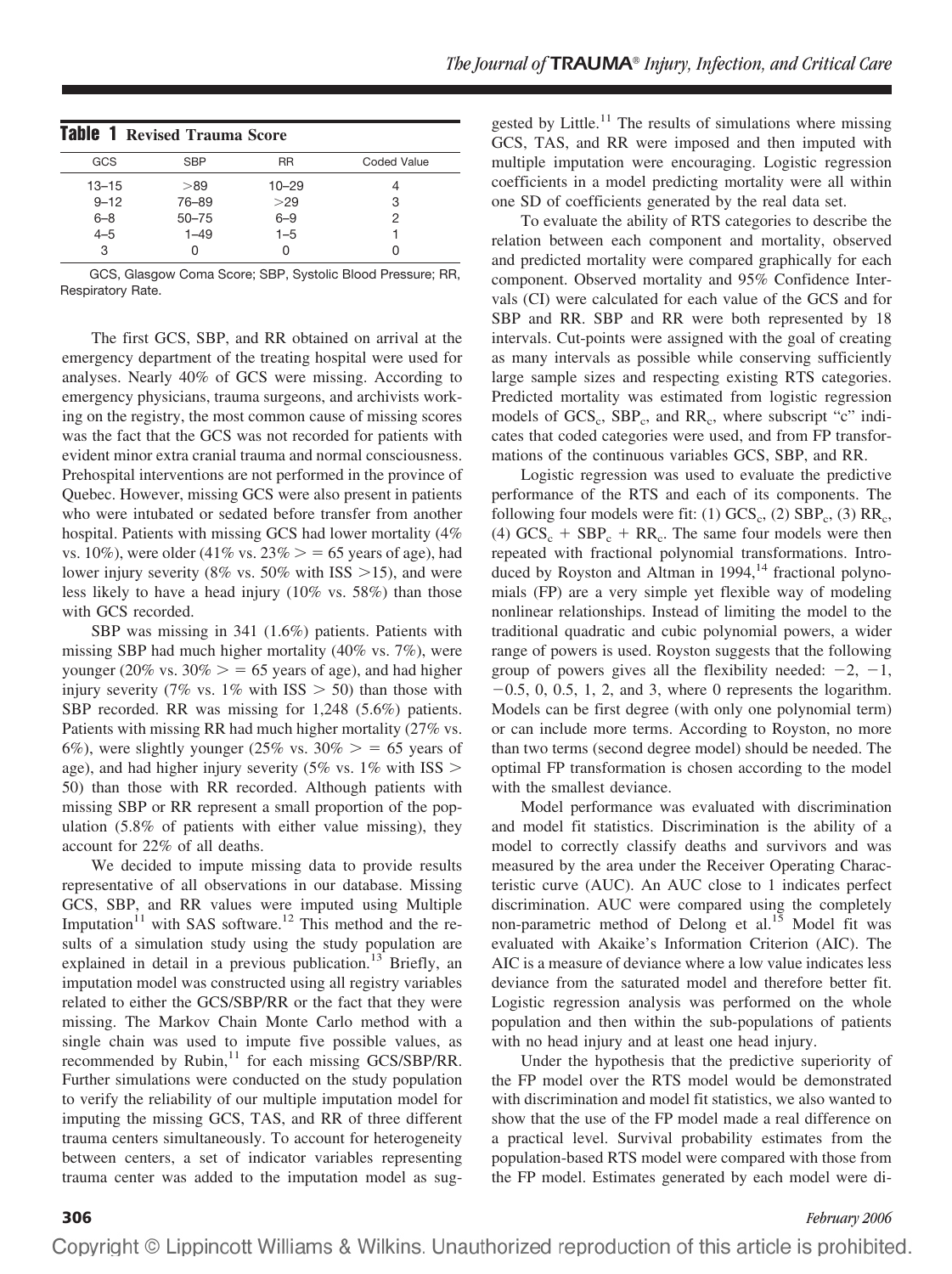| Characteristic |                         | n      | %    |
|----------------|-------------------------|--------|------|
| Age            | $17 - 54$               | 13,289 | 59.4 |
|                | $55 - 64$               | 2,393  | 10.7 |
|                | $65 - 74$               | 2,566  | 11.5 |
|                | 75-84                   | 2,715  | 12.1 |
|                | 85-106                  | 1,425  | 6.4  |
| ISS            | $1 - 8$                 | 6,862  | 30.8 |
|                | $9 - 15$                | 7,935  | 35.6 |
|                | $16 - 24$               | 3,344  | 15.0 |
|                | $25 - 40$               | 3,474  | 15.6 |
|                | $41 - 49$               | 382    | 1.7  |
|                | $50 - 66$               | 244    | 1.1  |
|                | 75                      | 54     | 0.2  |
| Injury         | Motor vehicle collision | 7,352  | 32.9 |
| mechanism      | Fall                    | 10,363 | 46.4 |
|                | Fire arm                | 435    | 2.0  |
|                | Stab wound              | 565    | 2.5  |
|                | <b>Blunt object</b>     | 1,878  | 8.4  |
|                | Other                   | 1,795  | 7.8  |

# **Table 2 Population Characteristics**

ISS, Injury Severity Score.

vided into five categories: 0 to 0.49, 0.5 to 0.74, 0.75 to 0.89, 0.9 to 0.94, and 0.95 to 1.0 for graphical representation. The choice of these cut-points was based solely on the goal of creating categories with sufficiently large sample sizes. Means are not a representative measure of such a skewed distribution and are too crude for comparison purposes. The frequency distribution of estimates from each model along with exact 95% CI was plotted with a log transformation to facilitate visualization of the first four categories, which had relatively small sample sizes.

Because multiple imputation led to the creation of five possible values for each missing GCS, SBP, and RR, analyses were performed separately for five databases and results were combined using the method described by Rubin. $11$  Optimal fractional polynomials were identified using STATA software.<sup>16</sup> All other analyses were performed with SAS software (version 8.2, SAS institute, Cary, NC).

# **RESULTS**

Overall, mortality was 7.4% (1,655 patients). The study population was relatively old with a high proportion of falls and very little penetrating injury (Table 2). At least one head injury was present in 8,734 (39%) patients and 4,609 (20.6%) of patients had a severe head injury (maximum AIS of the head of four or greater).

 $GCS<sub>c</sub>$  and particularly  $SBP<sub>c</sub>$  and RR<sub>c</sub> had very sparse data distributions. Categories 0 to 3 of SBP contained only 0.39, 0.20, 0.89, and 1.39% of patients, respectively. The same categories of RR contained only 0.31, 0.13, 0.52, and 1.98% of patients, respectively.

Observed and predicted mortality rates according to the GCS are illustrated in Figure 1. Observed mortality is 57% among patients with initial  $GCS = 3$ . Mortality then decreases rapidly until  $GCS = 7$ , changes little between  $GCS =$ 



**Fig. 1.** *Probability of mortality according to the Glasgow Coma Score; observed and predicted by logistic regression models with Revised Trauma Score categories (RTS) and Fractional polynomial transformations (FP).*

7, and  $GCS = 13$  and decreases again between  $GCS = 13$  and  $GCS = 15$ . Predicted probability estimates, generated by logistic regression models of  $GCS<sub>c</sub>$ , miss the decrease in mortality from  $GCS = 4$  to 5, 6 to 7, 11 to 12, and 13 to 15 and are outside the 95% CI of observed values for 9 of the 13 GCS values. Predicted mortality estimates generated by FP transformation of the GCS follow observed probabilities much more closely and only fall outside of 95% confidence intervals for 6 of the 13 GCS values.

Observed and predicted mortality rates according to SBP are illustrated in Figure 2. As expected, initial  $SBP = 0$  is associated with 100% mortality. Percent mortality drops rapidly until  $SBP = 108$  then slowly until  $SBP = 128$ . Mortality is lowest between  $SBP = 119$  and 148 (4.2-4.5%) then rises



**Fig. 2.** *Probability of mortality according to systolic blood pressure; observed and predicted by logistic regression models with Revised Trauma Score categories (RTS) and Fractional polynomial transformations (FP).*

# *Volume 60* • *Number 2* **307**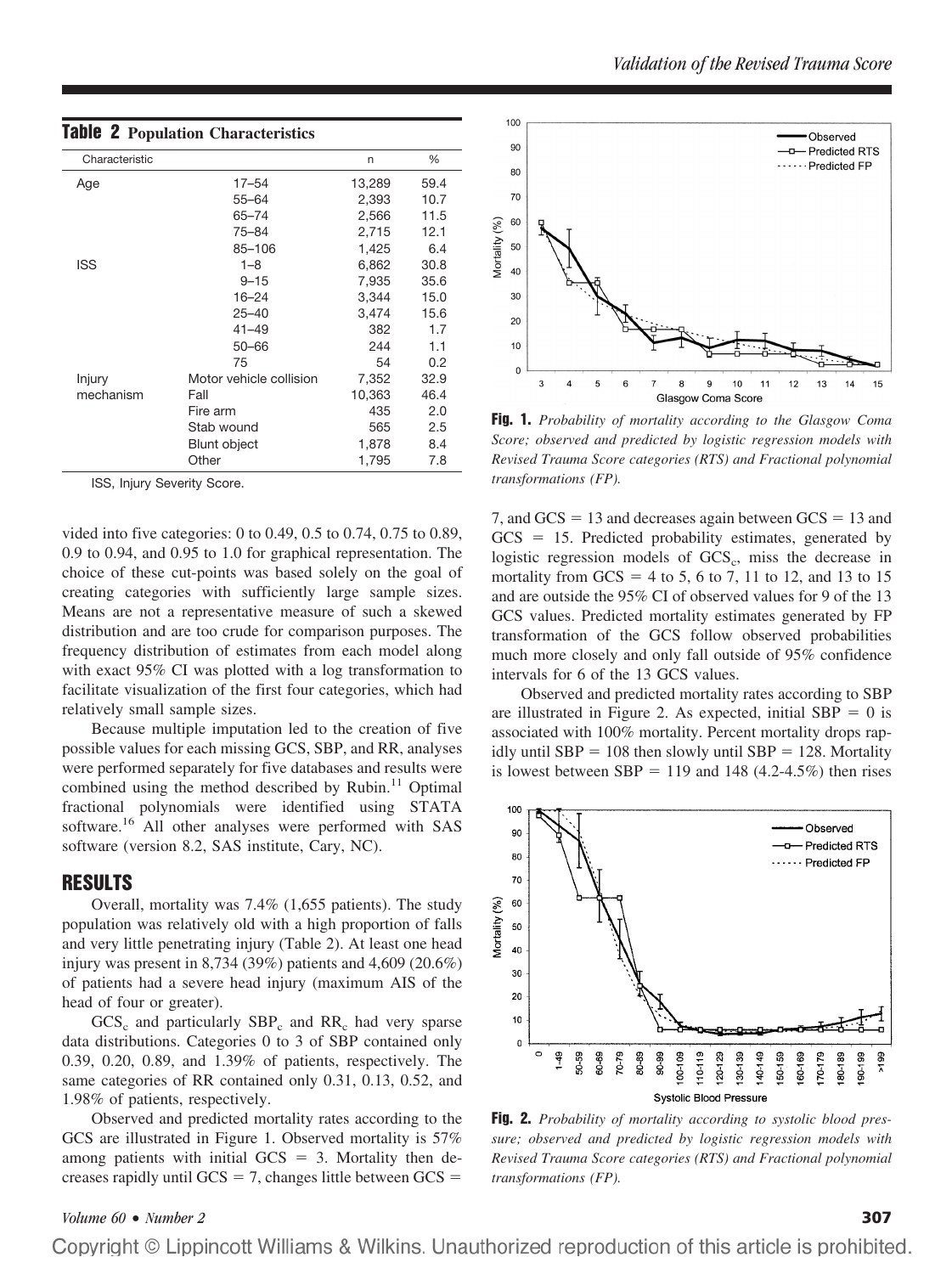

**Fig. 3.** *Probability of mortality according to respiratory rate; observed and predicted by logistic regression models with Revised Trauma Score categories (RTS) and Fractional polynomial transformations (FP).*

slightly until SBP  $> 198$ . SBP<sub>c</sub> misses the observed drop in mortality from  $SBP = 49$  to 78 and 89 to 128 and also the increase in mortality for the higher values of SBP. Eleven of the 18 SBP categories have predicted mortality probabilities which fall outside the 95% CI of observed values. Predicted values generated by FP transformation of SBP are again closer to observed values and fall outside of 95% confidence intervals for only 4 of out 18 categories.

Figure 3 presents observed and predicted mortality rates for RR. Mortality approaches  $100\%$  for initial RR = 0, then decreases until  $RR = 17$ , with no change however, between  $RR = 12$  and 15. Mortality oscillates from  $RR = 16$ , with the lowest point being at  $RR = 20$  to 21 (3.5%). The slight increase observed for respiratory rates over 28 per minute is associated with a statistically significant positive slope despite overlapping confidence intervals ( $\beta$  = 0.0261,  $p$  < 0.0001, in a logistic regression model). Mortality probabilities generated by the logistic regression model of RR<sub>c</sub> miss the observed decrease in mortality from  $RR = 6$  to 9, 10 to

17 and assume a much larger increase in mortality from  $RR = 30$  than the observed data. Twelve of the 18 RR categories have predicted mortality probabilities which fall outside the 95% CI of observed values. Once again, predicted values generated by FP transformation follow observed mortality probabilities much more closely and fall outside of 95% CI of observed values for 9 out of 18 categories.

In logistic regression models predicting mortality, GCS provides by far the most information of the three RTS components (Table 3).  $SBP_c$  and  $RR_c$  provide little information but when both are added to  $GCS<sub>c</sub>$ , they do improve discrimination (AUC =  $0.841$  vs. 0.823 for GCS<sub>c</sub> alone,  $p \le$ 0.000001) and model fit ( $AIC = 8,012$  vs.  $AIC = 8,423$  for  $GCS<sub>c</sub>$  alone).

The optimal FP model for the combination of GCS, SBP, and RR in the study population can be expressed as follows:

$$
Log(p/(1-p)) = \alpha + \beta_1 GCS^{-2} + \beta_2 GCS^3 + \beta_3 SBP^{0.5}
$$

$$
+ \beta_4 (SBP^{0.5} \times \log(SBP)) + \beta_5 \log(RR) + \beta_6 RR^{0.5}
$$

All FP models perform much better than their RTS category counterparts in terms of both discrimination (all  $p \leq$ 0.000001) and model fit. In fact, even the FP transformation of the GCS alone performs just as well as the full RTS model  $(AUC = 0.844$  vs. 0.841,  $p = 0.15$ ).

The contribution of RTS components to predicting mortality according to head injury is shown in Table 4. FP transformations are used to compare the best performance of each model assessed by discrimination. AIC are not shown, as in the presence of FP transformation, model fit is close to optimal. As expected, the GCS has better discrimination among head-injured patients. It also remains the most important RTS component among patients with no head injuries. The SBP and RR seem to provide equivalent discrimination in either population but they provide a more important contribution to the RTS among patients with no head injury.

Figure 4 compares the frequency distribution of survival probability estimates of the RTS model with that of the FP model. More accurate modeling of RTS components with FP transformations results in a real change in predicted proba-

| Model          | Model                        | <b>AUC</b> | AIC    |
|----------------|------------------------------|------------|--------|
| RTS categories | GCS <sub>c</sub>             | 0.823      | 8.423  |
|                | $SBP_c$                      | 0.594      | 10,660 |
|                | RR <sub>c</sub>              | 0.563      | 11.040 |
|                | $GCSc + SBPc + RRc$          | 0.841      | 8.012  |
| Fractional     | $GCS$ $(-02.3)$              | 0.844      | 8.300  |
| Polynomials    | SBP (0,0)                    | 0.666      | 10.524 |
| (powers)       | RESP (0,0)                   | 0.655      | 10.772 |
|                | $GCS(-2,3) + SBP(0.5,0.5) +$ | 0.874      | 7.789  |
|                | RR(0,0.5)                    |            |        |

RTS, Revised Trauma Score; GCS, Glasgow Coma Score; SBP, Systolic Blood Pressure; RR, Respiratory Rate; AUC, Area under Receiving Operator Curve; AIC, Akaike's Information Criterion.

### **308** *February 2006*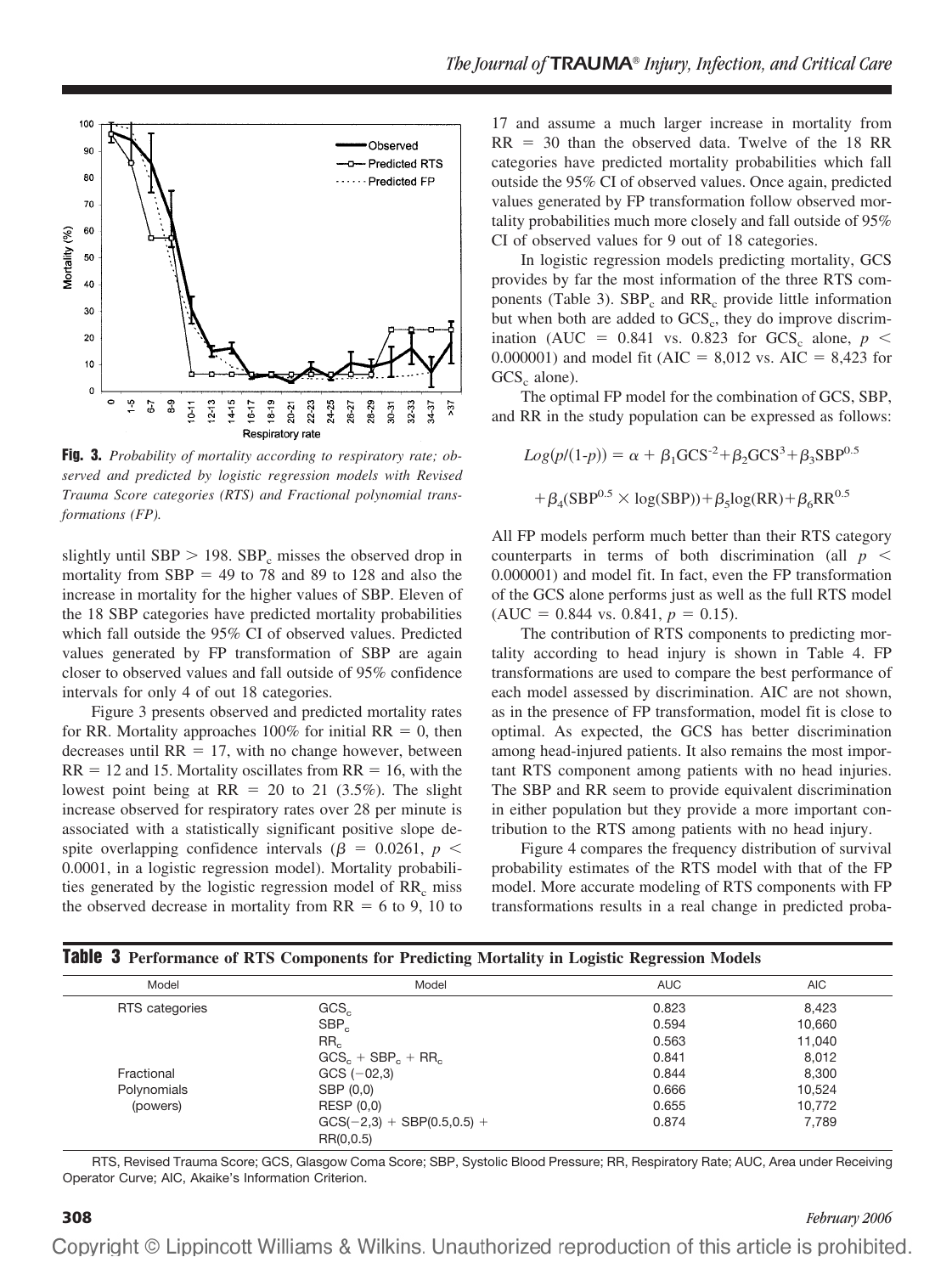# **Table 4 Performance of Fractional Polynomial (FP) Transformations of GCS, SBP, and RR for Predicting Mortality According to Head Injury**

|                  | Head injury AUC         |                         |  |
|------------------|-------------------------|-------------------------|--|
| Model            | Absent ( $n = 13,654$ ) | Present ( $n = 8,734$ ) |  |
| GCS              | 0.707                   | 0.835                   |  |
| <b>SBP</b>       | 0.662                   | 0.659                   |  |
| <b>RR</b>        | 0.628                   | 0.642                   |  |
| $GCS + SBP + RR$ | 0.783                   | 0.858                   |  |

GCS, Glasgow Coma Score; SBP, Systolic Blood Pressure; RR, Respiratory Rate; AUC, Area under Receiving Operator Curve.

bilities of survival. Confidence intervals indicate an important difference in frequency for four of the five categories of survival probabilities. Notably, according to the RTS model, 1,302 patients (5.8%) have a survival probability of less than 50% whereas the FP model places 679 patients (3.0%) in this category. Conversely, the RTS model predicts a survival probability of between 50% and 75% for 396 patients (1.8%) and the FP predicts the same probability for 1,041 patients (4.7%). According to calibration graphs (not shown), the FP model provides a better fit over the entire range of survival probabilities. The RTS model overestimates survival below 0.95 and underestimates survival over 0.95. The FP model overestimates survival between 0.9 and 0.95 but to a lesser extent than the RTS model. In addition, because of more detailed information contained in the continuous variables, the FP model produces a wider range of survival estimates (0.543-0.985) than the RTS model (0.629-0.975).

# **DISCUSSION**

RTS categories are inadequate for modeling mortality in trauma. They create sparse data distributions and miss im-



**Fig. 4.** *Comparison of the frequency of predicted survival probabilities for logistic regression models with Revised Trauma Score categories (RTS) and Fractional polynomial transformations (FP).*

portant information in the relationship between GCS, SBP, RR, and mortality. FP transformations of RTS components lead to a considerable improvement in discrimination and model fit, which result in a real change in predicted survival probabilities.

Our findings have direct implications for performance evaluation of trauma centers and for the control of confounding caused by severity case mix in trauma research. Using FP transformations over traditional RTS categories could considerably improve the accuracy of predicted survival probabilities generated by models such as TRISS and ASCOT and the accuracy of results of regression analyses requiring control for confounding by physiologic injury severity.

The RTS was created for mathematical modeling of mortality from trauma but is based on a model designed for triage. The choice of GCS categories was based on the intervals widely used by surgeons at the time and SBP and RR categories were chosen so that their associated survival probabilities approximated those of GCS intervals.<sup>1</sup> These intervals were used for both the T-RTS and the RTS to provide consistency between the triage and outcome measures. However, while standardization of the three components is useful for clinical decision purposes, the variables do not need to be comparable and should in fact convey information as independently as possible for outcome prediction. In addition, while in a triage context the instrument must be as easy to calculate and interpret as possible, for outcome prediction, computing systems make it less necessary to compromise predictive information for simplicity. Modeling RTS components as categorical variables implies step changes in mortality, a situation that bares little resemblance to clinical reality. In addition, modeling the categories as ordinal variables rather than indicator variables implies that the change in mortality from one step to the next is always the same (in logit terms). In the National Trauma Data Bank reference manual, the American College of Surgeons Committee on Trauma suggests using RTS categories as a group of four indicator variables (with the coded value four being the reference category).<sup>17</sup> Although this modeling strategy is more likely to portray the real variation in mortality from one RTS category to the next, it is unrealistic in most trauma populations because the first four categories of SBP and RR contain very small sample sizes  $(<2\%)$ . This leads to parameter estimates that are either associated with very large error terms or cannot be estimated.

FP modeling reflects the more natural smooth change of predicted mortality from one value to another and allows for a different graduation of mortality between values. Another considerable advantage of FP modeling of RTS components is that, unlike fixed intervals, it will provide a better fit in any study population. FP powers for the GCS seem to be fairly constant as the same powers were observed in the univariate and multivariate model and in the populations with and without head injuries in our study population and in the study of Healy and al. in the National Trauma Data Base.<sup>6</sup> However,

# *Volume 60* • *Number 2* **309**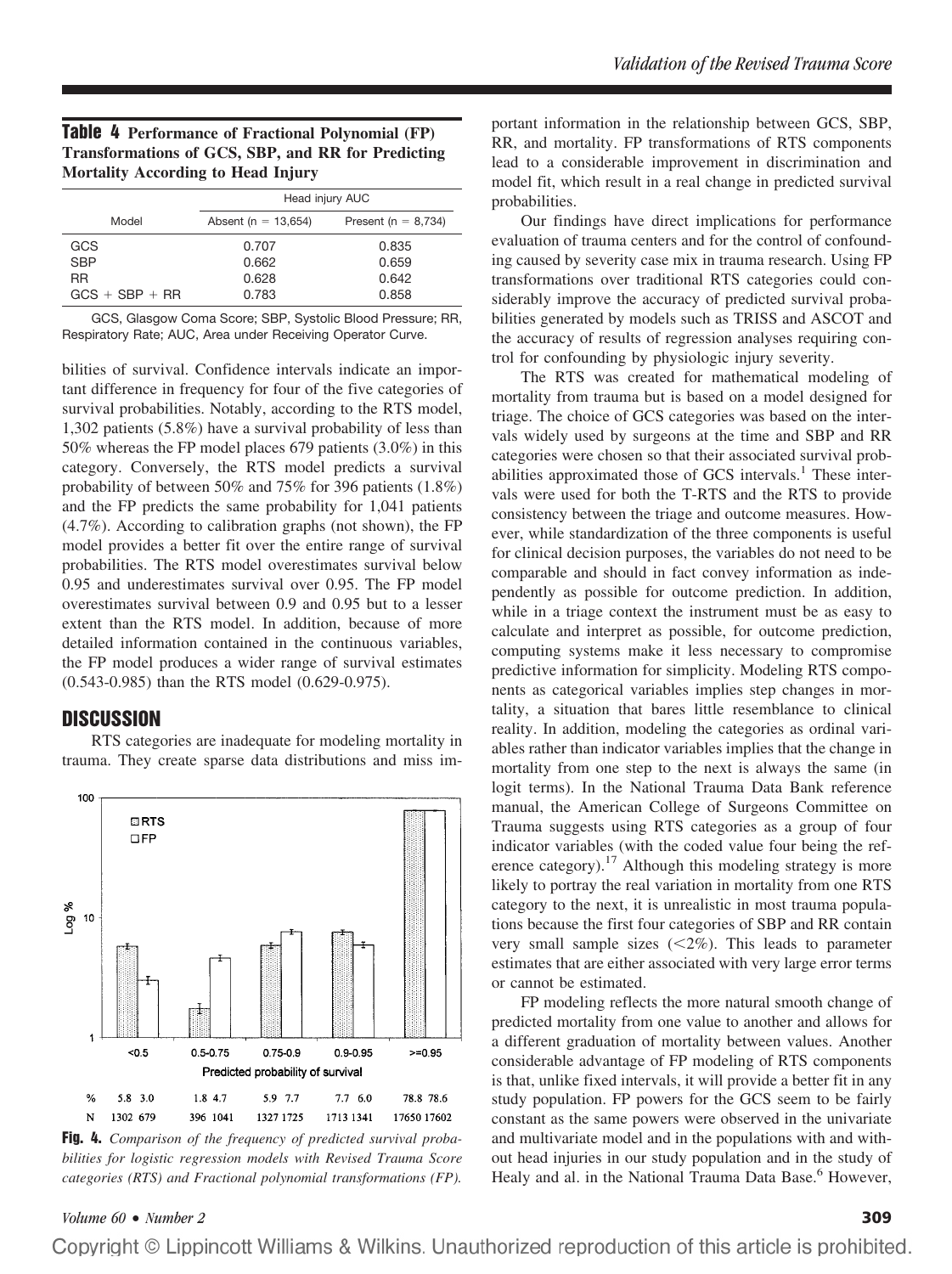FP powers for SBP and RR do vary from the univariate to multivariate model and are different according to head-injury status. Each study population has specific inclusion and exclusion criteria, socio-demographic characteristics and organizational differences that lead to variation in the distribution of RTS components, mortality, and the relation between the two. The flexibility of FP modeling allows an investigator to adapt to these differences and provide the most efficient control for physiologic severity in any trauma population.

Note that while FP transformations provide better model fit and are conceptually very simple, they can be difficult to interpret. However, Royston et al. have published a very useful guide to presenting odds ratios generated by FP models.<sup>18</sup> In addition, the RTS is usually used either to produce survival estimates in a predictive model or to control for confounding caused by injury severity case-mix in explicative models. Effect estimates for the RTS are therefore rarely of direct interest when presenting the results of trauma research.

Although previous studies have evaluated the statistical validity of the GCS for predicting mortality in trauma,  $6-9$ there is, to our knowledge, no literature on the relation between SBP or RR and mortality in a trauma population. The GCS is by far the most important component of the RTS. This is not because mortality drops more rapidly with increasing  $GCS<sub>c</sub>$  than with increasing  $SBP<sub>c</sub>$  or  $RR<sub>c</sub>$ . Similar parameter estimates for the three components indicate that a one-point increase in  $GCS_c$ ,  $SBP_c$ , or  $RR_c$  is associated with an equivalent drop in mortality. The main reason that the GCS is the best predictor of mortality is that it is more sensitive (only 26% of deaths have a normal GCS where 80% and 86% have normal SBP and RR, respectively). SBP and RR probably have very little correlation with late deaths (>48 hours) and would have more value in a population including on-scene deaths and deaths on arrival. Although RR and SBP add little information to the GCS, in part because the three variables are correlated and therefore partially convey the same information, they do improve prediction of mortality slightly in a general trauma population and considerably among patients without head injury. In addition, they are readily available in trauma registries and less prone to missing values than the GCS.

Two possible limitations of this study that should be addressed are the generalization of results and the imputation of missing GCS, TAS, and RR values. This was an internal validation study, performed on a trauma population with a high percentage of elderly patients (30%  $\geq$  65) and a low percentage of penetrating injuries (3.7%). A lower proportion of patients aged  $\geq 65$  would improve the performance of the GCS<sup>9</sup> and probably SBP and RR because of reduced confounding by co-morbidities. A higher proportion of penetrating injury is likely to lead to an increased frequency of lower SBP and upper RR values, which implies a greater contribution of these variables. Note that the original RTS with MTOS coefficients was calibrated using the global popula-

tion of both blunt and penetrating trauma.<sup>1</sup> In our trauma population, numbers of penetrating trauma were low but coefficients did not differ considerably between groups. For  $GCS_{\alpha}$ ,  $SBP_{\alpha}$ , and  $RR_{\alpha}$ , respectively, the coefficients were  $-0.918$ ,  $-1.001$ ,  $-0.871$  in the population with blunt injuries only and  $-0.8061$ ,  $-1.1962$ ,  $-0.9109$  in the population with at least one penetrating injury. Despite this, future research must investigate whether the RTS should be modeled differently for these two distinct populations. Varying distributions of age and injury mechanism may influence the relation between RTS components and mortality and may therefore change the powers of optimal fractional polynomials but would not change the superiority of FP over RTS categories.

The imputation of missing values may have biased our results. The problem of missing GCS data is widespread in trauma registries. Healy et al. report only 1% of missing GCS in the National Trauma Data Bank<sup>6</sup> but the authors themselves find this small proportion quite improbable and suggest that ad hoc methods are probably used to impute GCS data. Multiple imputation is a method which has been shown to provide unbiased results for data imputation $11$  and we have previously confirmed the accuracy of imputed GCS using this method.<sup>13</sup> Imputation of SBP and RR was important because exclusion of observations with missing values would have deprived us of over 20% of deaths. Analyses on the data set of 13,099 patients with missing values excluded did not notably change results. AUC and AIC were 0.822 and 5592 for the RTS model and 0.858 and 5395 for the FP model. Under the assumption that imputations are accurate, multiple imputation gives our study a great advantage. We have previously shown that the exclusion of observations with missing GCS leads to biased frequency distributions, biased parameter estimates in logistic regression models and biased probability estimates.13 Though avoidance of missing values at the source remains the best solution, our validation of the RTS is likely to represent a general trauma population much more accurately than a validation performed on a database where missing observations are excluded or imputed with ad hoc methods.

# **CONCLUSION**

The RTS in its current form does not accurately reflect the relation of the GCS, SBP and RR to mortality. FP transformation improves mortality prediction and can be adapted to any type of trauma population or sub-population. The results of this study have immediate implications for the accuracy of predicted survival probabilities in models such as TRISS and ASCOT, which include the RTS in their calculations, and for the control for confounding caused by physiologic severity case mix in trauma research.

# **REFERENCES**

1. Champion HR, Sacco WJ, Copes WS, et al. A revision of the trauma score. *J Trauma.* 1990;29:623-629.